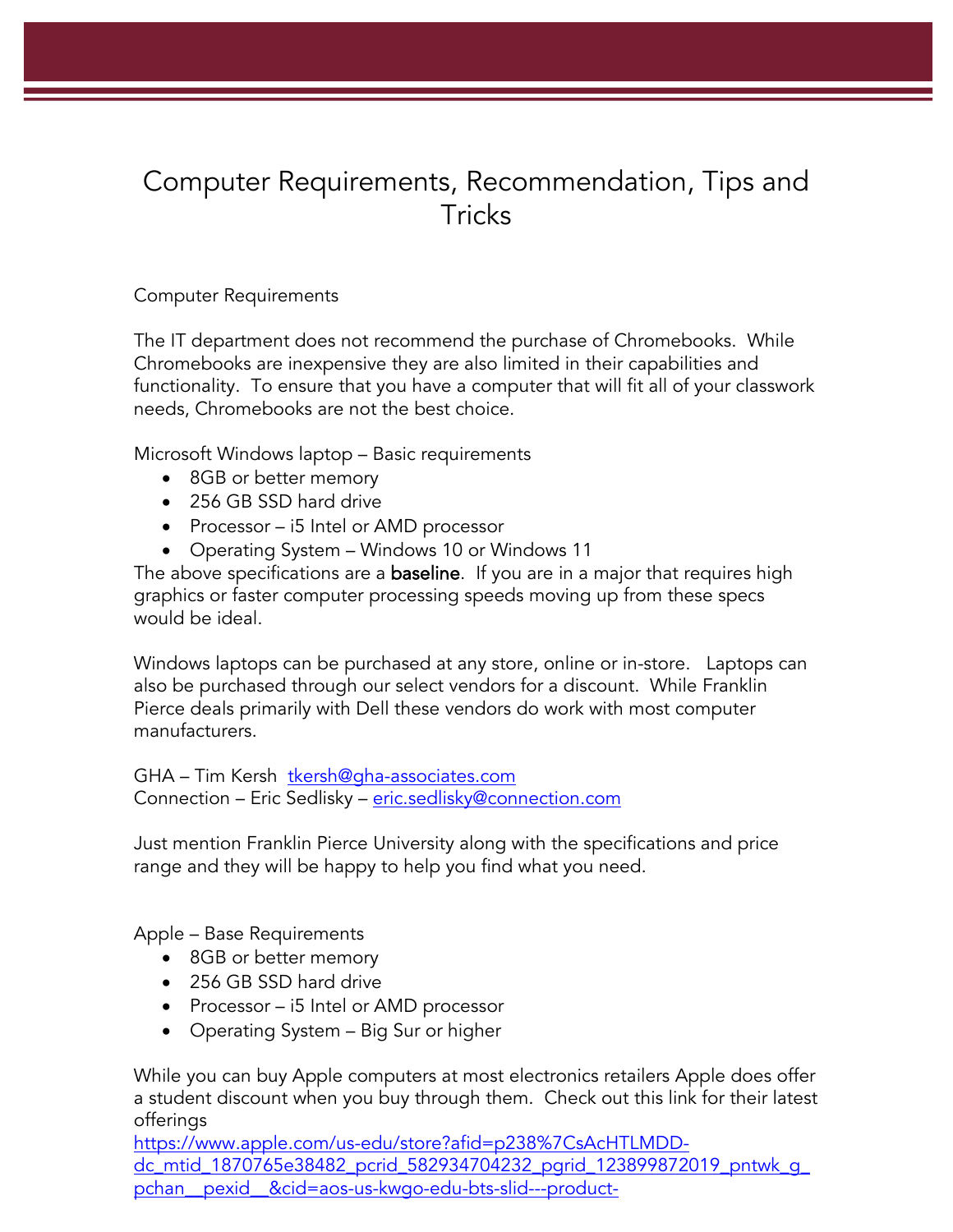- When purchasing a computer choose one that is going to fulfill your needs throughout college. If you are studying a field that requires substantial computation, static analysis or graphic design purchase a computer with more memory and a higher end processor.
- Do your research. While the IT department gives you generalities on what is required, they are basic requirements. Research the models available for the specifications we have given. Reviews are extremely helpful in guiding to an educated purchase of a quality choice. If reviews show problems with quality or service, look elsewhere for something comparable with a better track record. The vendor representative listed above can help you make an informed decision.
- Don't wait until the last minute to buy something. Supply chains have been unreliable. What is in stock today could be gone with no expected restock date. Give yourself plenty of time to receive your computer before move in day comes.
- Coming for STEP day? Bring your computer with you. That way you can get it connected to the wifi and be ahead of the game come move in day.

## What Not To Bring

- Do Not Bring Wireless Routers adding a wireless router to the network can wreak havoc on the infrastructure.
- Do Not Bring Wireless Printers Printers are available throughout campus but if you choose to bring a printer for your room purchase one that has USB capability to connect directly to you computer when you need to print. Putting a wireless printer on the network